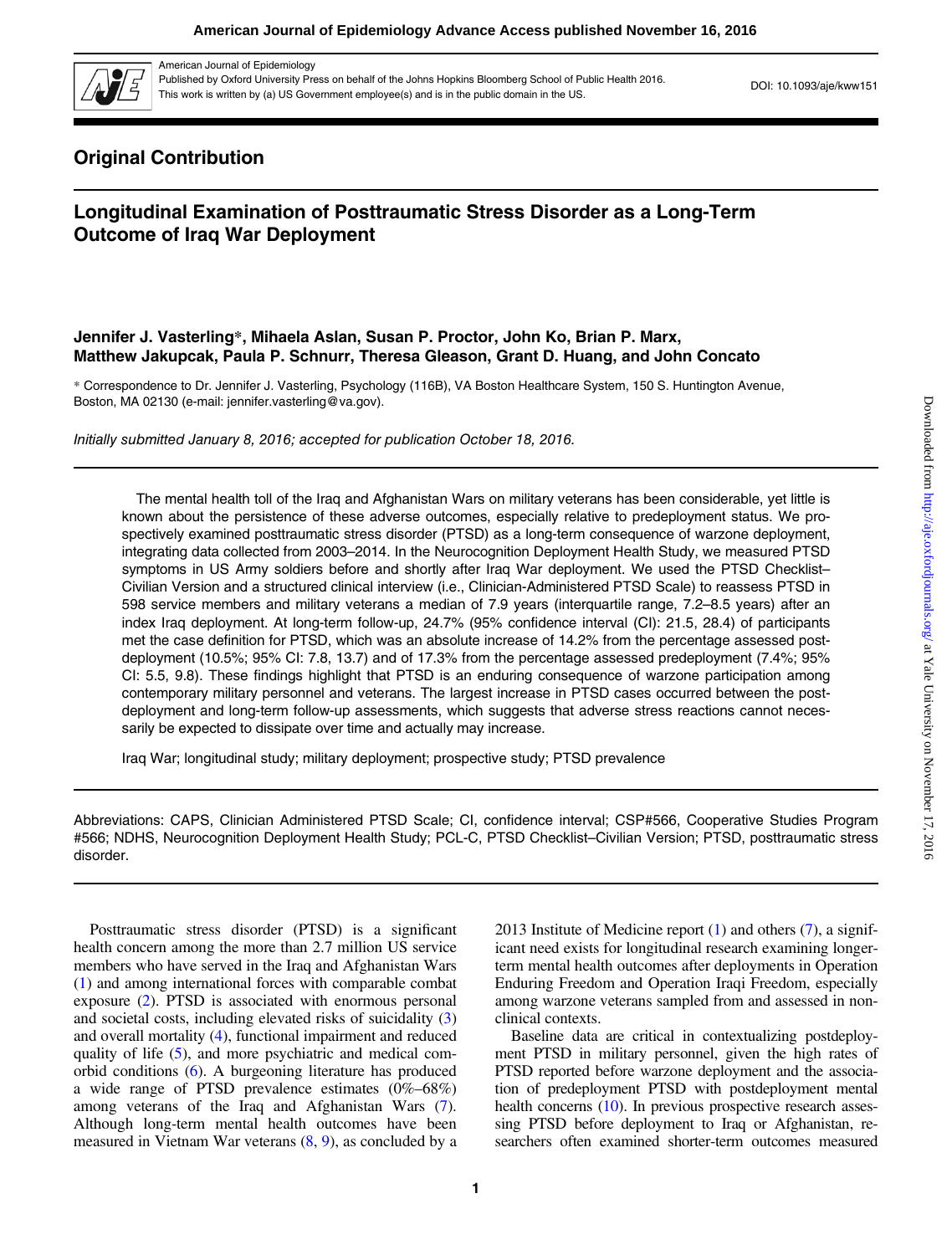relatively soon (e.g., 2–7 months) after return from warzone service [\(11](#page-7-0)–[13](#page-7-0)), with results from several studies suggesting that PTSD symptoms increase after deployment, particularly among service members who were exposed to combat  $(11-14)$  $(11-14)$  $(11-14)$  $(11-14)$  $(11-14)$ . Of note, studies in which outcomes were captured more than 1 year after deployment have often not timed PTSD assessments in close relation to the deployment  $(14, 15)$  $(14, 15)$  $(14, 15)$  or have been conducted on samples for whom large subsets (>50% of the sample) had prior warzone exposure ([16](#page-7-0)) or deployed for briefer (4-month) intervals [\(17](#page-7-0), [18\)](#page-7-0).

In the present study, we examined PTSD as a long-term (>5 year) outcome in a nationally dispersed sample of US active duty soldiers, reservists, and military veterans who participated in the Neurocognition Deployment Health Study (NDHS) [\(19](#page-7-0)). Participants were assessed multiple times in nonclinical contexts, including before an index deployment in Operation Iraqi Freedom (the first warzone deployment for most of the cohort). The primary objectives of Department of Veterans Affairs Cooperative Studies Program #566 (CSP#566) ([20\)](#page-7-0), the most recent phase of the NDHS, were to determine the current prevalence of PTSD and to prospectively examine changes in PTSD symptoms from a predeployment assessment through postdeployment and long-term follow-up assessments.

## METHODS

## Sampling and recruitment

Human subject approval was obtained from the Veterans' Affairs Central Institutional Review Board. Documentation of written consent was waived. All participants provided phone consent.

CSP#566 participants were recruited from among 1,120 surviving NDHS cohort members who 1) provided consent to be contacted for future research during previous NDHS assessments, 2) deployed for 30 days or more in support of Operation Iraqi Freedom at least once after their baseline NDHS assessment, 3) provided valid self-report, which was indicated by the absence of invalid response patterns (i.e., uniform endorsement of unidirectional extreme responses on psychometric measures in which the pathologic response varied in direction), and 4) had accessible Defense Manpower Data Center military records. Participants with invalid response patterns within the CSP#566 assessment were additionally excluded from the analytic sample.

Previous NDHS sampling procedures entailed cluster-based sampling and onsite (at military installations) recruitment of regular active duty and activated reservist battalion-level US Army units [\(10\)](#page-7-0). Because of the occupational and geographic dispersion of NDHS cohort members, which spanned both nonmilitary careers and other unit assignments within the military, sampling for the present study was conducted at the individual level. To avoid confounding of the timing of CSP#566 assessments relative to prior NDHS assessments, we used stratified random sampling based on the initial battalion-level strata to create 7 recruitment waves chronologically spaced over 5 years([20](#page-7-0)).

Recruitment involved introductory mailings to potential participants, followed by screening calls conducted by a professional survey corporation. Study psychologists

contacted eligible, interested individuals to obtain consent. Because many potential participants remained in the military and therefore faced the possibility of deploying during the study, contact re-attempts were made 1 year after initial failed attempts and again at the end of the study.

## Procedures

Details of the CSP#566 assessment methods have been described elsewhere  $(20)$ . In brief, primary data for the current phase of this prospective cohort study were derived from both phone interviews conducted by clinical psychologists and from written mail surveys. Deployment information and duty status (active duty, reservist, or military veteran) were verified using Defense Manpower Data Center records. Pre- and postdeployment data on PTSD symptom severity, which were previously collected in person via a written questionnaire at military installations, were available from archived NDHS databases.

The PTSD Checklist-Civilian Version (PCL-C) [\(21](#page-7-0)), which is used to measure PTSD symptom severity and yields a summary score of 17–85, was administered at longterm follow-up by mail survey. Consistent with other studies of Iraq deployment [\(2](#page-7-0), [14](#page-7-0)), in our study, a positive PTSD screen required Diagnostic and Statistical Manual, Fourth Edition, Text Revision ([22\)](#page-7-0) symptom congruency and a PCL-C score of 50 or higher.

The Clinician Administered PTSD Scale (CAPS) ([23\)](#page-7-0), a structured clinical interview questionnaire used to assess PTSD diagnosis based on Diagnostic and Statistical Manual, Fourth Edition, Text Revision ([22\)](#page-7-0) criteria, was administered by phone at long-term follow-up, providing a convergent measure of cross-sectional PTSD study prevalence. Symptoms rated with frequency scores greater than or equal to 1 and intensity scores greater than or equal to 2 were coded as present [\(23](#page-7-0)). Interviewers first queried participants about symptoms in relation to warzone events; if warzone PTSD was not present, interviewers then queried about symptoms related to nonwarzone trauma events. In addition to diagnostic symptom congruency, a CAPS diagnosis of PTSD required an overall severity score 45 or higher  $(24)$  $(24)$  of a possible score of 0–136, duration of symptoms for 1 month or longer, and clinical significance, as determined by a score of 2 or higher on either the distress item or functional impairment item. Interviews judged by examiners to be of questionable validity were coded as missing.

Interviewers were doctoral-level psychologists who underwent extensive training, including didactic instruction, practice, and feedback on their taped practices by the CAPS study consultant (who was one of the developers of the CAPS). Interviewers did not administer the CAPS to study participants until the CAPS study consultant judged their practices to be of acceptable quality. Interviewers met weekly with the Chair's office psychologist to discuss questions that arose from the interviews and conducted ongoing reliability checks via peer review. The CAPS study consultant addressed any unresolved questions. CAPS diagnostic data demonstrated excellent interrater reliability ( $\kappa = 0.84$ ) within a randomly selected subset of 10% of CSP#566 interviews that were distinct from those included in ongoing reliability assessments.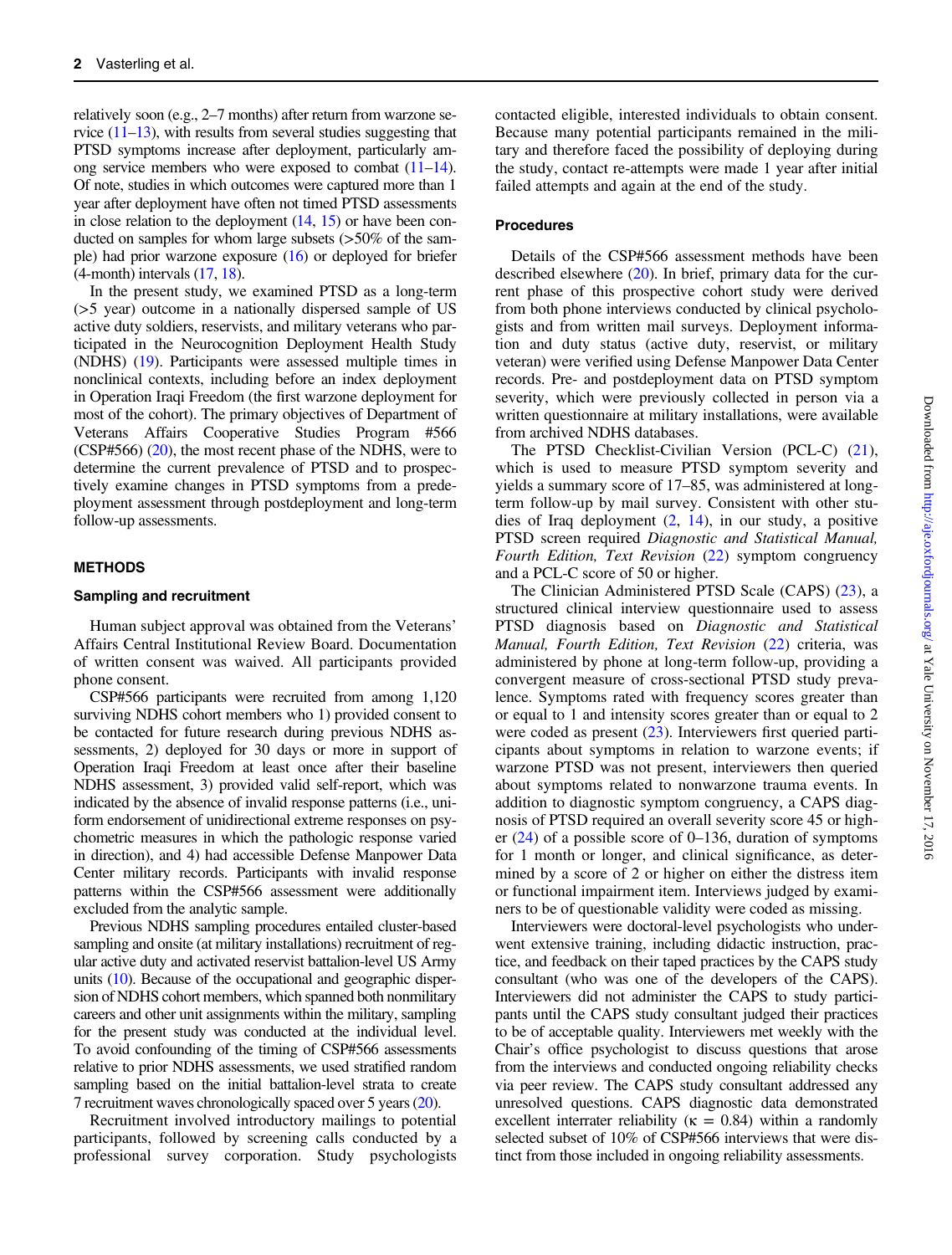#### Statistical analyses

Data were analyzed using SAS, version 9.2 (SAS Institute, Inc., Cary, North Carolina) and Spotfire S+ v8.2 (TIBCO Software Inc, Palo Alto, California). All P values are 2-tailed. Missing values, which involved less than 4% of participants, were imputed casewise for specific items on the PCL-C, using the mean value of the individual's completed PCL-C items within the diagnostic symptom cluster (i.e., criteria B, C, D) relevant to the missing item and to the assessment episode. Among these participants, the maximum number of missing items was 5 (29% of 17 total items); no cases were missing more than 50% of the items relevant to each PTSD symptom cluster.

Baseline characteristics of participants in the analytic sample were compared with those of nonparticipants (excluded participants and nonresponders). Because the subset of the targeted participant pool included in the analytic sample did not differ significantly at baseline from the entire targeted participant pool (data not shown), analyses were not weighted. McNemar tests and paired  $t$  tests were used to compare PTSD diagnostic prevalence (i.e., the proportion of PTSD cases within the study sample) and PTSD symptom severity, respectively, across time. A priori calculations indicated that enrolling a minimum of 500 participants would provide sufficient precision, based on 95% confidence intervals for a range of prevalence values.

To examine change in PTSD symptoms over assessments with unequally spaced data points (i.e., predeployment, postdeployment, and long-term follow-up assessments), we evaluated an autoregressive linear mixed effects model for repeated PCL-C symptom scores that was adjusted for age, sex, ethnicity, educational level, marital status, duty status, occupational type, deployment history (before and after the index deployment), and time in months from the predeployment assessment to the subsequent assessments. We assumed random intercepts to account for random effects that arose from baseline variability in PCL-C across participants and random slopes to account for variability in slope across participants over time. The model thus provides a multivariable analysis of various demographic and military factors that can affect change in PTSD symptoms across assessments.

## RESULTS

## Participant characteristics

Figure 1 depicts the procedure for the derivation of the analytic sample ( $n = 598$ ). The 2 most common reasons for noninclusion were being unreachable for CSP#566 screening or consent (21.4%) and declining to give consent or not completing procedures subsequent to consent (23.5%). Participants in the analytic sample (53.4% of the pool of 1,120 potential participants) did not differ from nonparticipants with regard predeployment characteristics except that participants were less likely to self-identify as ethnic minorities and more likely to have completed post–high school education (Appendix Table [1](#page-9-0)).

At the time of NDHS enrollment (Appendix Table [1\)](#page-9-0), the analytic sample resembled the deployed Army population, except that women (6.9%), ethnic minorities (32.6%), and officers (3.5%) were underrepresented. Sample characteristics at long-term follow-up—with changes over time in some factors (e.g., marital status, officer status)—are presented in Table [1](#page-3-0).



Figure 1. Derivation of the analytic sample for Cooperative Studies Program #566, 2003-2014. Data were collected longitudinally (predeployment assessment through long-term follow-up). PCL-C, PTSD Checklist–Civilian Version.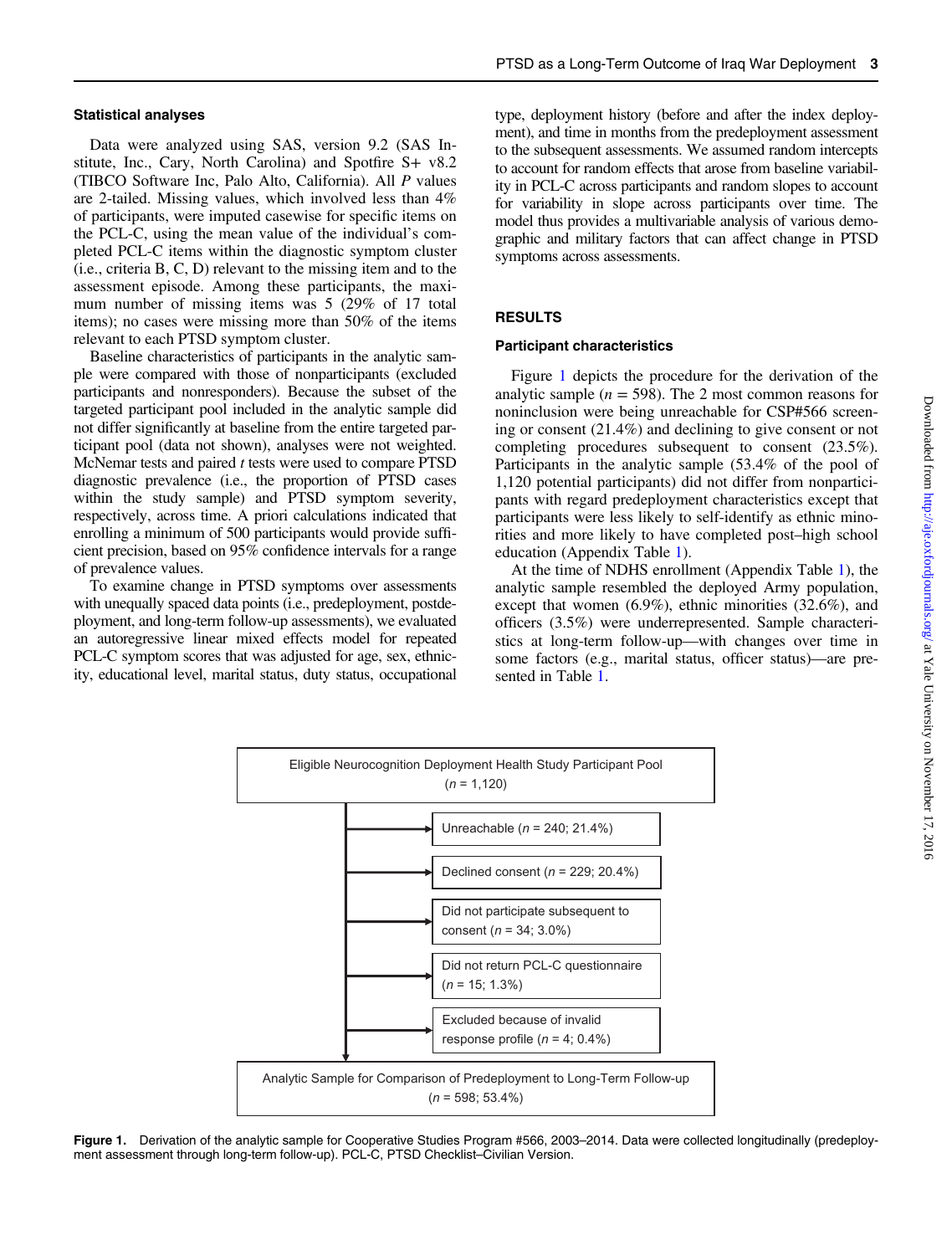<span id="page-3-0"></span>

|           | Table 1. Characteristics of Study Participants at Long-Term |
|-----------|-------------------------------------------------------------|
|           | Follow-up ( $n = 598$ ), Cooperative Studies Program #566,  |
| 2010-2014 |                                                             |

| Characteristic                                       | Mean (SD)    | No. | %        |
|------------------------------------------------------|--------------|-----|----------|
| Age, years                                           | 35.3(6.1)    |     |          |
| Sex                                                  |              |     |          |
| Men                                                  |              | 557 | 93.1     |
| Women                                                |              | 41  | 6.9      |
| Race/ethnicity <sup>a</sup>                          |              |     |          |
| Caucasian                                            |              | 414 | 69.3     |
| African American                                     |              | 75  | 12.6     |
| Hispanic American                                    |              | 69  | 11.6     |
| Other                                                |              |     |          |
| Asian American                                       |              | 22  | 3.7      |
| Multiracial                                          |              | 11  | 1.8      |
| Native American                                      |              | 1   | 0.2      |
| Unknown                                              |              | 5   | 0.8      |
| <b>Educational level</b>                             |              |     |          |
| High school diploma or equivalence<br>degree         |              |     | 132 22.1 |
| Some college                                         |              | 335 | 56.0     |
| College degree or more                               |              | 131 | 21.9     |
| Married                                              |              |     | 413 69.1 |
| Army service, years                                  | 11.2 (5.9)   |     |          |
| Duty status                                          |              |     |          |
| Regular active duty                                  |              | 174 | 29.1     |
| Reservist                                            |              | 105 | 17.6     |
| Military veteran                                     |              | 319 | 53.3     |
| Most recent rank (pay grade)                         |              |     |          |
| Junior enlisted (E1-E4)                              |              | 136 | 22.7     |
| Noncommissioned officers (E5–E9)                     |              | 422 | 70.6     |
| Officers (commissioned or warrant)                   |              | 40  | 6.7      |
| Most recent military occupation type <sup>a</sup>    |              |     |          |
| Combat arms                                          |              | 305 | 51.1     |
| Combat support                                       |              | 91  | 15.2     |
| Service support                                      |              | 201 | 33.7     |
| Operational deployment before index<br>deployment    |              | 80  | 13.4     |
| No. of deployments subsequent to<br>index deployment |              |     |          |
| 0                                                    |              | 263 | 44.0     |
| 1                                                    |              | 191 | 31.9     |
| 2                                                    |              | 117 | 19.6     |
| 3                                                    |              | 26  | 4.3      |
| 4                                                    |              | 1   | 0.2      |
| Assessment interval, monthsb                         | 112.9 (11.1) |     |          |

Abbreviation: SD, standard deviation.<br> $a_n = 597$ .

## PTSD prevalence

As shown in Table [2](#page-4-0) and based on previously obtained assessments derived from the PCL-C for the present study population ( $n = 598$ ), PTSD prevalence increased from the predeployment assessment (7.4%; 95% confidence interval (CI): 5.5, 9.8) to the short-term postdeployment assessment (10.5%, 95% CI: 7.8, 13.7). On the basis of long-term follow-up assessments conducted a median of 7.9 years (interquartile range, 7.2–8.5 years) after the index Iraq deployment, the long-term PTSD prevalence for these participants was 24.7% (95% CI: 21.5, 28.4) as determined by PCL-C and 25.7% (95% CI: 22.4, 29.4) as determined by CAPS. When trauma context was considered, CAPS estimates were 25.2% (95% CI: 21.9, 28.9) for deployment-related PTSD and 0.5% for non–deployment-related PTSD (95% CI: 0.2, 1.5). PCL-C and CAPS symptom severity summary scores were highly correlated (Pearson  $r = 0.82$ ,  $P < 0.0001$ ), and PCL-C and CAPS diagnostic concordance was substantial  $(\kappa = 0.63)$ .

Table [3](#page-4-0) summarizes the diagnostic course at the individual level for participants who completed all 3 assessments  $(n = 399)$ . Overall, 70.2% of participants never met case criteria for PTSD at any point, whereas 29.8% screened positive for PTSD on more than 1 assessment, including 22.8% who screened positive at long-term follow-up. Individual-level data also revealed that the increase in PTSD prevalence from postdeployment to long-term follow-up was attributable to both new-onset PTSD at long-term follow-up among a large subset of participants (14.5%) and to sustained or recurrent PTSD in a subset of participants who had PTSD at a previous assessment (8.3%).

## Change in symptom severity over time

In adjusted analyses ( $n = 598$ ), the linear mixed effects model (Table [4\)](#page-5-0) showed that higher PTSD symptom severity was associated with single marital status, military veteran status at long-term follow-up (versus remaining in the military as regular active duty), non-African American/non-Hispanic ethnic minority status (versus white), and greater time elapsed between the predeployment assessment and subsequent assessments. Although older age and having fewer operational deployments were associated with more severe PTSD symptoms in unadjusted analyses, neither association was significant when we accounted for potentially confounding variables (e.g., veteran status).

## **DISCUSSION**

In the present prospective study of 598 current and former Army soldiers, we found that approximately one-quarter (24.7%) of the sample met the case definition for PTSD more than 5 years after an index Iraq War deployment (Table [2](#page-4-0)). Longer-term follow-up, which was conducted a <sup>b</sup> Time from predeployment assessment to long-term follow-up median of 7.9 years after an index deployment, revealed a assessment. 14.2% increase in PTSD from a postdeployment assessment (10.5%) and a notable 17.3% increase in PTSD from the predeployment assessment (from 7.4%). Estimates from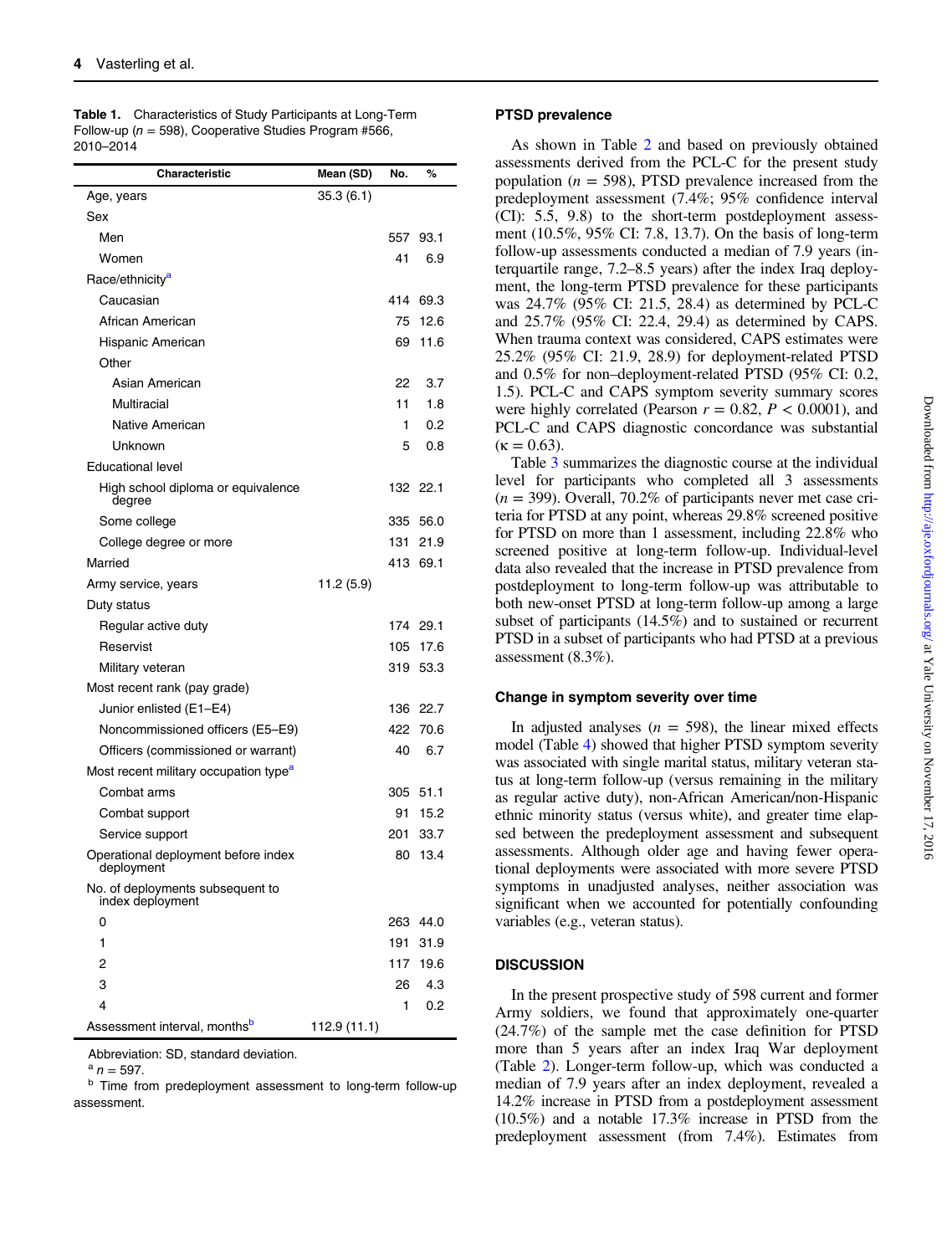|                                    |     |                                | PCL-C <sup>a</sup>             |      | <b>CAPS</b>     |                                |                                                  |   |                |                                                   |      |                |
|------------------------------------|-----|--------------------------------|--------------------------------|------|-----------------|--------------------------------|--------------------------------------------------|---|----------------|---------------------------------------------------|------|----------------|
| <b>Time Point of</b><br>Assessment | No. | Summary<br>Score,<br>mean (SD) | No. of<br><b>PTSD</b><br>Cases | $\%$ | 95% CI          | Summary<br>Score,<br>mean (SD) | No. of<br>Warzone<br><b>Trauma PTSD</b><br>Cases | % | 95% CI         | No. of<br>Civilian<br>Trauma<br><b>PTSD Cases</b> | $\%$ | 95% CI         |
| Predeployment                      | 595 | 28.9 (12.2)                    | 44                             | 7.4  | 5.5.9.8         |                                |                                                  |   |                |                                                   |      |                |
| Postdeployment 401                 |     | 32.2(12.6)                     | 42                             | 10.5 | 7.8.13.7        |                                |                                                  |   |                |                                                   |      |                |
| Long-term<br>follow-up             | 598 | 37.9 (17.2)                    | 148                            |      | 24.7 21.5, 28.4 | 29.8(28.5)                     | 149                                              |   | 24.9 21.9 28.9 | 3                                                 |      | $0.5$ 0.2, 1.5 |

<span id="page-4-0"></span>Table 2. Posttraumatic Stress Disorder Summary Scores and Prevalence at Predeployment, Postdeployment, and Long-Term Follow-up, Cooperative Studies Program #566, 2003–2014

Abbreviations: CAPS, Clinician Administered PTSD Scale; CI, confidence interval; PCL-C, PTSD Checklist–Civilian Version; PTSD, posttraumatic stress disorder.<br>  $a$  P < 0.001 for increase in prevalence of PTSD across the 3 assessments.

psychometric self-report measures were comparable to those obtained from clinical interviews. Overall, the findings indicate that reported PTSD symptoms increased in many soldiers soon after deployment and continue to increase years after deployment. In fact, the cumulative proportion of soldiers meeting the case definition for PTSD at any study assessment (29.8%) only modestly surpassed the current prevalence (22.8%), highlighting the onset of new cases between prior assessments and long-term follow-up, which was offset only partially by remission of PTSD observed at prior assessments.

Previous research in US military populations has found that lifetime PTSD prevalence may be almost double that of cross-sectional prevalence estimates  $(25-27)$  $(25-27)$  $(25-27)$  $(25-27)$  $(25-27)$ , which suggests that warzone-related PTSD may dissipate over time in a large number of warzone veterans. Given that our cumulative PTSD prevalence estimate was only modestly larger than the current estimate at long-term follow-up, our findings may reflect that we did not identify PTSD cases that occurred outside of our specific assessment episodes. Another possible explanation is that the NDHS cohort is young in age relative to samples in prior studies of military-related PTSD in which

Table 3. Longitudinal Patterns of Posttraumatic Stress Disorder Among Participants in Cooperative Studies Program #566 Who Completed Predeployment (2003–2005), Postdeployment (2004–2006), and Long-Term Follow-up (2010–2014) Assessments  $(n = 399)^{a}$ 

| <b>Diagnostic Course</b>                                             | No. | %    |
|----------------------------------------------------------------------|-----|------|
| PTSD absent at long-term follow-up                                   | 308 | 77.2 |
| Never developed (absent at all time points)                          | 280 | 70.2 |
| PTSD resolved (present at pre- and/or<br>postdeployment)             | 28  | 7.0  |
| PTSD present at long-term-follow-up                                  | 91  | 22.8 |
| New-onset (absent at pre- and postdeployment)                        | 58  | 14.5 |
| Persistent/recurrent (also present at pre- and/or<br>postdeployment) | 33  | 8.3  |
|                                                                      |     |      |

Abbreviation: PTSD, posttraumatic stress disorder.<br><sup>a</sup> Diagnoses derived from the PTSD Checklist–Civilian Version.

there were more participants with distal warzone deployments  $(8, 9, 25-27)$  $(8, 9, 25-27)$  $(8, 9, 25-27)$  $(8, 9, 25-27)$  $(8, 9, 25-27)$  $(8, 9, 25-27)$  $(8, 9, 25-27)$  $(8, 9, 25-27)$ . Because of this, our cohort as a whole has had less time for PTSD to remit.

Our findings, however, are consistent with those of a recently published longitudinal study of Dutch military personnel in which investigators found an initial increase in PTSD symptoms 6 months after deployment to Afghanistan as part of a multinational force, as well as a larger increase in symptoms 5 years after deployment ([18\)](#page-7-0). Our findings, combined with those from the Dutch sample, highlight the importance of long-term follow-up and monitoring of PTSD symptoms after deployment, even among warzone veterans for whom symptoms apparently subsided after an initial increase. In our sample, symptom increases over time were more likely among military veterans relative to regular active duty service members or reservists (Table [4\)](#page-5-0), even after adjustment for military and demographic factors. The increase in new-onset cases at our long-term follow-up may therefore be attributable in part to the transition of more than half (53%) of the sample to military veteran status by the follow-up assessment.

Several possible mechanisms can explain the association between military veteran status and more severe PTSD symptoms. First, soldiers who re-enlist or remain in military service may demonstrate relatively enhanced psychological health  $(28)$  $(28)$  $(28)$ . We did not find significant associations between PTSD symptoms and military attrition a year after return from deployment in an analysis ([29\)](#page-8-0) involving a subgroup of this cohort, although 1 year may have been insufficient to detect separations related to PTSD. It is also possible that service members underreported and/or veterans overreported symptoms. Contextual factors potentially related to underreporting ([30](#page-8-0)) or overreporting ([31](#page-8-0)) (e.g., stigma and secondary gain, respectively) should, however, have been reduced by the confidentiality conferred by the research context  $(32)$  $(32)$ . Mission demands that occur during some phases of the deployment cycle (e.g., while deployed or preparing for deployment) may also shift the focus away from emotional concerns and toward task objectives for service members. Conversely, military veterans may lose emotional support from fellow service members while simultaneously encountering new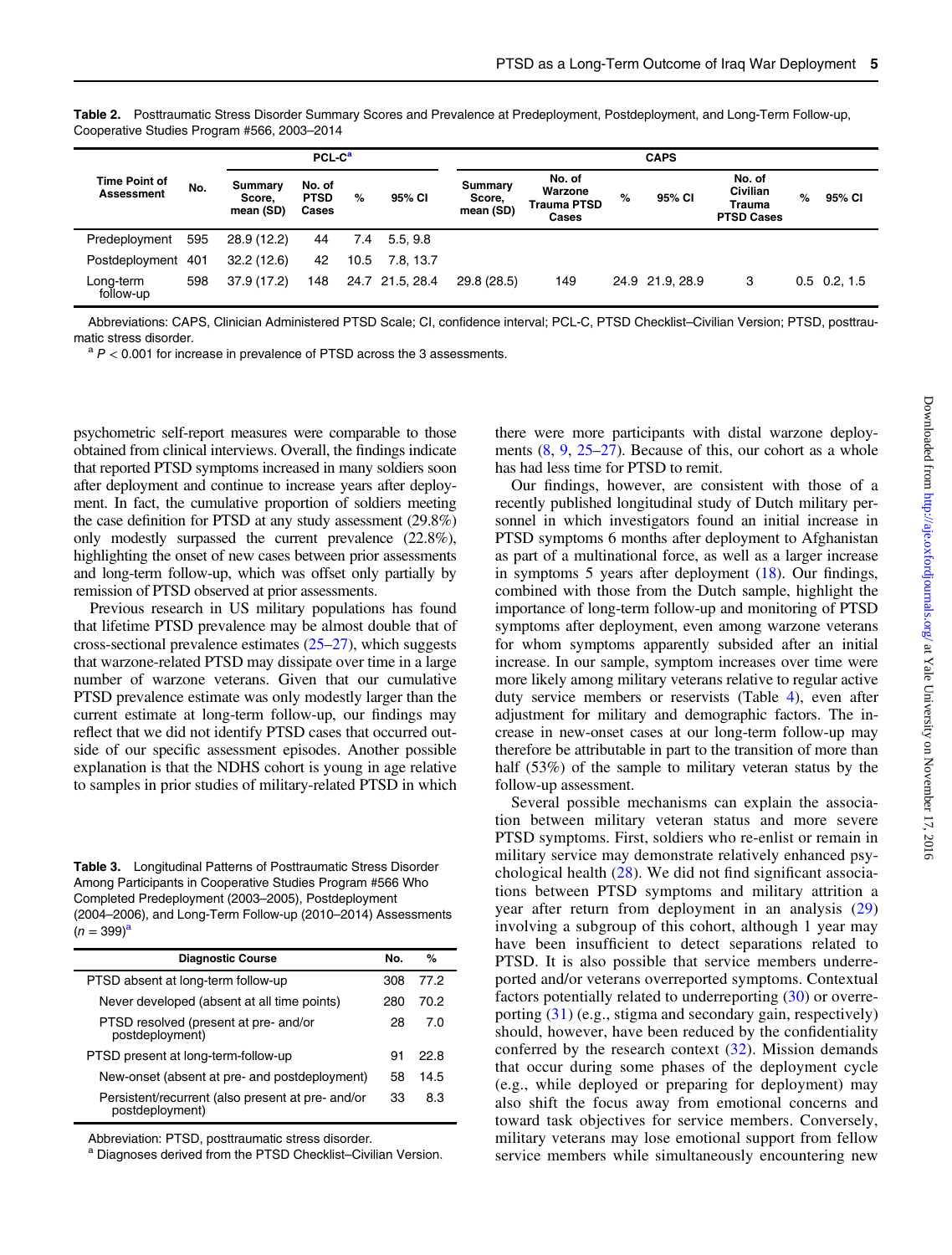| Variable <sup>a</sup>                                  |                 | <b>Unadjusted</b> |          | <b>Adjusted</b> <sup>b</sup> |                |          |  |
|--------------------------------------------------------|-----------------|-------------------|----------|------------------------------|----------------|----------|--|
|                                                        | <b>Estimate</b> | 95% CI            | P Value  | <b>Estimate</b>              | 95% CI         | P Value  |  |
| Age, years                                             | 0.35            | 0.24, 0.45        | < 0.0001 | $-0.05$                      | $-0.21, 0.12$  | 0.58     |  |
| Sex                                                    |                 |                   |          |                              |                |          |  |
| Male                                                   |                 | Referent          |          |                              | Referent       |          |  |
| Female                                                 | 3.04            | $-0.38, 6.47$     | 0.08     | 3.38                         | $-0.23, 6.98$  | 0.07     |  |
| Race/ethnicity                                         |                 |                   |          |                              |                |          |  |
| White                                                  |                 | Referent          |          |                              | Referent       |          |  |
| African American                                       | 1.48            | $-1.14, 4.09$     | 0.27     | 1.20                         | $-1.54, 3.96$  | 0.39     |  |
| Hispanic American                                      | $-0.97$         | $-3.66, 1.71$     | 0.48     | $-0.95$                      | $-3.64, 1.75$  | 0.49     |  |
| Other                                                  | 4.45            | 0.96, 7.95        | 0.01     | 3.83                         | 0.40, 7.26     | 0.03     |  |
| Educational level at long-term follow-up               |                 |                   |          |                              |                |          |  |
| High school diploma or equivalence degree              |                 | Referent          |          |                              | Referent       |          |  |
| Some college                                           | 0.47            | $-1.66, 2.60$     | 0.19     | 0.65                         | $-1.45, 2.75$  | 0.55     |  |
| College degree or more                                 | $-1.72$         | $-4.28, 0.85$     | 0.66     | $-2.48$                      | $-5.06, 0.10$  | 0.06     |  |
| Marital status                                         |                 |                   |          |                              |                |          |  |
| Not married                                            |                 | Referent          |          |                              | Referent       |          |  |
| Married                                                | $-0.45$         | $-1.87, -0.98$    | 0.54     | $-1.71$                      | $-3.14, -0.28$ | 0.02     |  |
| Duty status, predeployment                             |                 |                   |          |                              |                |          |  |
| Regular active duty                                    |                 | Referent          |          |                              | Referent       |          |  |
| Activated reservist                                    | $-1.19$         | $-3.61, 1.24$     | 0.34     | $-0.88$                      | $-3.72, 1.96$  | 0.54     |  |
| Duty status at long-term follow-up                     |                 |                   |          |                              |                |          |  |
| Regular active duty                                    |                 | Referent          |          |                              | Referent       |          |  |
| Reservist                                              | 1.74            | $-0.78, 4.26$     | 0.18     | 2.31                         | $-0.50, 5.11$  | 0.11     |  |
| Military veteran                                       | 4.44            | 2.52, 6.36        | < 0.0001 | 4.39                         | 2.22, 6.57     | < 0.0001 |  |
| Military occupation type                               |                 |                   |          |                              |                |          |  |
| Service support                                        |                 | Referent          |          |                              | Referent       |          |  |
| Combat arms                                            | 0.94            | $-0.94, 2.83$     | 0.32     | 1.27                         | $-0.67, 3.22$  | 0.20     |  |
| Combat support                                         | $-1.90$         | $-4.54, 0.75$     | 0.16     | $-1.57$                      | $-4.21, 1.07$  | 0.24     |  |
| Operational deployment before index deployment         |                 |                   |          |                              |                |          |  |
| No                                                     |                 | Referent          |          |                              | Referent       |          |  |
| Yes                                                    | 0.29            | $-2.11, 2.69$     | 0.81     | 1.22                         | $-1.32, 3.77$  | 0.34     |  |
| Operational deployments subsequent to index deployment |                 |                   |          |                              |                |          |  |
| 0                                                      |                 |                   |          |                              | Referent       |          |  |
| $\geq$ 1                                               | $-2.01$         | $-3.71, -0.30$    | 0.02     | $-0.50$                      | $-2.41, 1.41$  | 0.61     |  |
| Time from predeployment assessment, months             | 0.10            | 0.06, 0.09        | < 0.0001 | 0.08                         | 0.06, 0.10     | < 0.0001 |  |

<span id="page-5-0"></span>Table 4. Associations of Participant Demographic Factors, Military Status, and Deployment History With Longitudinal Course of PTSD Checklist–Civilian Version Summary Scores ( $n = 598$ ), Cooperative Studies Program #566, 2003–2014

Abbreviations: CI, confidence interval; PTSD, posttraumatic stress disorder.<br><sup>a</sup> Based on the time-varying factor in the model unless otherwise indicated.<br><sup>b</sup> Adjusted for age, sex, ethnicity, educational level, marital st index deployment), and time in months from predeployment assessment.

stressors (e.g., employment and interpersonal challenges) as they reintegrate into civilian life [\(13](#page-7-0)).

Other military factors (e.g., occupational role, rank) showed little association with outcomes. Results from some [\(11\)](#page-7-0) but not all ([33](#page-8-0)) studies have suggested that activation for deployment from reservist status may lead to poorer mental health outcomes, but our data did not reveal significant differences in

the outcomes of regular active duty soldiers versus activated reservists. Although prior research has suggested that multiple deployments confer additional risk of poor mental health outcomes [\(34](#page-8-0), [35](#page-8-0)), this finding has not been uniform ([15](#page-7-0), [33](#page-8-0)). We found that deploying more than once—whether before or after an index deployment—was not significantly associated with PTSD symptom severity after adjustment for other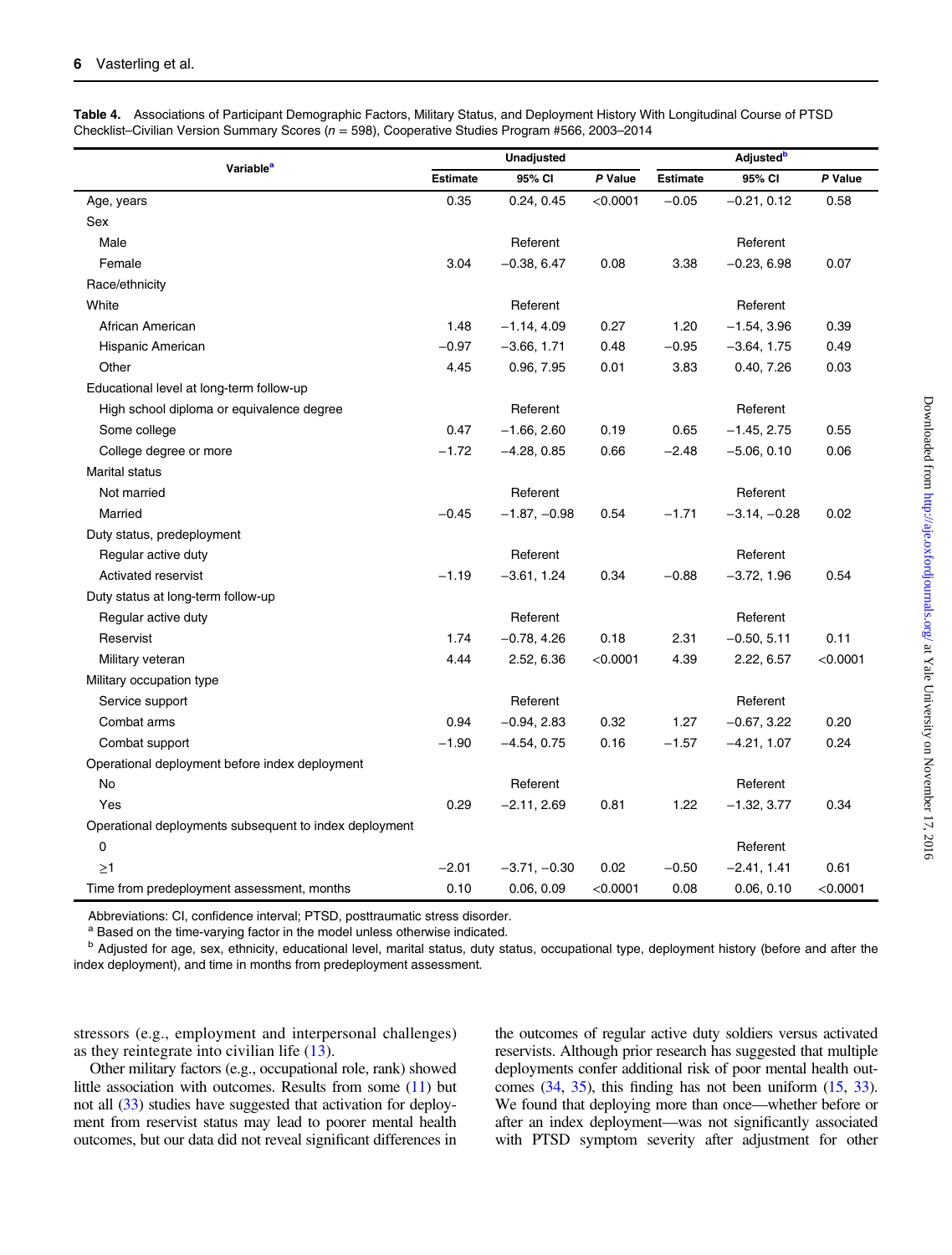variables, including duty status. In our unadjusted analyses, veteran status was associated with both fewer deployments and more severe PTSD symptoms at long-term follow-up relative to active duty status. In analyses adjusted for veteran status, the confounding of veteran status with fewer deployments likely contributed to the lack of association observed between number of deployments and PTSD.

Being married was associated with less severe PTSD symptoms. Although this finding highlights the possible role of social resources in attenuating psychological symptoms after trauma exposure, it is also possible that PTSD symptoms negatively affected marital relationships, leading to changes in marital status. Previous research [\(36\)](#page-8-0) has suggested a downward spiral in which insufficient resources create risk of poorer outcomes after trauma, which in turn erode social and other resources. Our findings also suggest that ethnic minority status other than African American or Hispanic (relative to non-Hispanic whites) may confer additional risk of more severe symptoms. Relationships between demographic characteristics such as ethnicity and PTSD, however, are complex and thought to be determined by multiple factors, such as cumulative trauma exposure, environmental resources, and premilitary risk factors. The association between ethnic minority status and PTSD in our sample is particularly difficult to interpret because some participants selected an "other" category of ethnicity.

This study provides unique prospective data addressing longer-term PTSD outcomes after warzone participation, including lifetime and current prevalence estimates and patterns of change. In the context of many methodological strengths, the results should also be interpreted while considering study limitations. NDHS sampling was designed to represent varied US Army occupational specialties and functions, including both combat and noncombat functions, but was not population based. Officers and women are underrepresented relative to the US Army population deployed in Operation Enduring Freedom/Operation Iraqi Freedom, and we examined only Army soldiers to the exclusion of other service branches. Because of the rapid pace of deployment subsequent to the first 2 assessments of NDHS cohort members, a nondeployed comparison sample without confounding variables (e.g., attrition from military service before deployment due to health concerns) was no longer available at long-term follow-up. Thus, we cannot definitively exclude the possibility that the increase in PTSD over time in our cohort was attributable to the passage of time or other reasons unrelated to Iraq deployment. We have previously demonstrated in the NDHS cohort, however, that PTSD significantly increased immediately after warzone participation in persons who had deployed compared with those who had not [\(13\)](#page-7-0). Our findings in this regard are also consistent with those from other studies of veterans of the Iraq and Afghanistan Wars, in which investigators have reported that PTSD is more prevalent in deployed service members than in nondeployed service members ([7\)](#page-7-0). Findings from a 25-year follow-up study of Vietnam War–era veterans likewise suggested that long-term PTSD prevalence is greater in combat theater veterans than in non–combat theater veterans ([8\)](#page-7-0).

Our longitudinal retention reflected some loss to follow-up, although such loss is not unexpected, given the transition from onsite enrollment at military installations (94% participation rate) to participation via mail survey and phone at long-term follow-up. In addition, our participation rate at long-term follow-up compares favorably with current trends in survey research on nationally dispersed military populations [\(14](#page-7-0)). More importantly, respondents did not differ significantly from the overall pool of potential eligible participants, which suggests minimal response bias. Longitudinal assessment of PTSD was measured via a self-report instrument (i.e., PCL-C), but the PCL-C, which was designed to measure symptom severity (one of our primary outcomes), has strong psychometric properties, showed diagnostic concordance with a goldstandard interview (i.e., CAPS), and showed strong correlations with CAPS symptom severity scores when analyzed as a severity measure. Finally, although our findings identify an important public health problem (i.e., increased PTSD over time), our data do not address mechanisms of this increase.

In summary, findings of the present longitudinal study highlight PTSD as a persistent, long-term consequence of 21st century warzone participation. Our results, which indicated an increase in the prevalence of PTSD cases between a postdeployment assessment and long-term follow-up, suggests that stress reactions among many warzone participants cannot be ignored because they may increase, rather than dissipate, over time. Access to appropriate treatment and increased provider awareness of the potential for PTSD symptom increase long after return from the warzone is imperative to help address this adverse long-term outcome of war.

#### ACKNOWLEDGMENTS

Author affiliations: National Center for PTSD, VA Boston Healthcare System, Boston, Massachusetts (Jennifer J. Vasterling, Brian P. Marx); Psychology Service, VA Boston Healthcare System, Boston, Massachusetts (Jennifer J. Vasterling); Department of Psychiatry, Boston University School of Medicine, Boston, Massachusetts (Jennifer J. Vasterling, Brian P. Marx); Clinical Epidemiology Research Center, VA Cooperative Studies Program, West Haven, Connecticut (Mihaela Aslan, John Ko, John Concato); Department of Medicine, School of Medicine, Yale University, New Haven, Connecticut (Mihaela Aslan, John Concato); US Army Research Institute of Environmental Medicine, Natick, Massachusetts (Susan P. Proctor); Research Service, VA Boston Healthcare System, Boston, Massachusetts (Susan P. Proctor); Department of Environmental Health, School of Public Health, Boston University, Boston, Massachusetts (Susan P. Proctor); VA Puget Sound Healthcare System, Seattle, Washington (Matthew Jakupcak); Department of Psychiatry and Behavioral Sciences, School of Medicine, University of Washington, Seattle, Washington (Matthew Jakupcak); National Center for PTSD, White River Junction, Vermont (Paula P. Schnurr); Department of Psychiatry, Geisel School of Medicine, Dartmouth College, Hanover, New Hampshire (Paula P. Schnurr); VA Office of Research and Development, Washington, DC (Theresa Gleason); and VA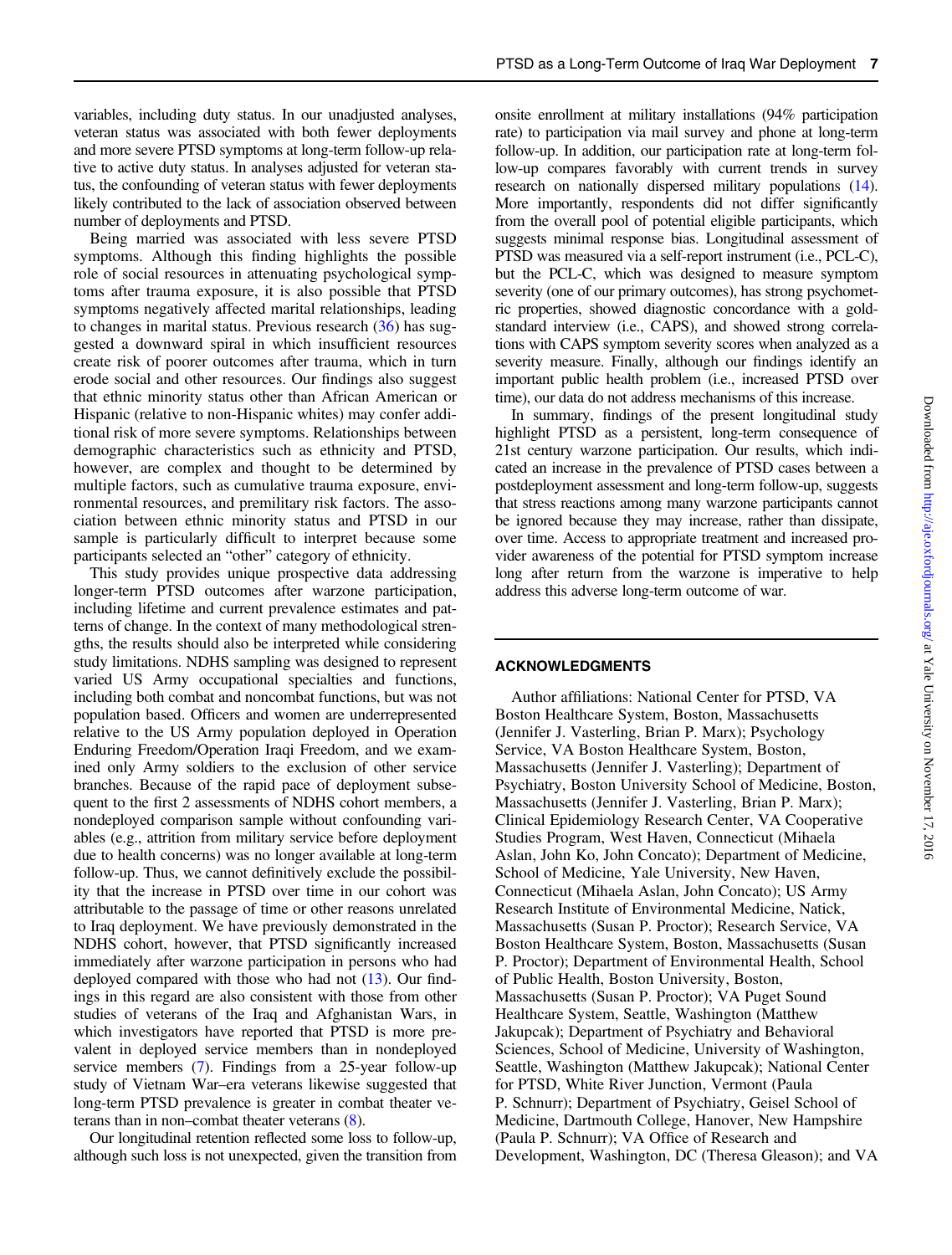<span id="page-7-0"></span>Cooperative Studies Program Central Office, Washington, DC (Grant D. Huang).

The work was supported by the Department of Veterans Affairs (VA) Cooperative Studies Program (CSP#566). Support for previous collection of archived data used in this study's longitudinal analyses was provided by the US Army Medical Research and Materiel Command (DAMD 17-03- 0020) and VA Clinical Sciences Research and Development.

We thank the Defense Manpower Data Center support in obtaining military service status data. We also thank the VACSP#566 team, including Drs. Helen MacDonald and Christopher Harte for their leadership of clinical data collection, Dr. Frank Weathers for his expert guidance on CAPS administration and scoring, Dr. Miles McFall for his prior oversight of the Puget Sound study site, Patricia Crutchfield and Joseph Turner for their organizational and administrative support, Beata Planeta for her support in conducting data analyses, Rebecca Wilken and Caroline Dodge for their assistance with preparation of the manuscript, our dedicated team of study psychologists, Dr. Timothy O'Leary for his support of the study, and others.

The views expressed in this article are those of the authors and do not reflect official policy or position of the US Army, Department of Defense, VA, or US government.

Conflict of interest: none declared.

## **REFERENCES**

- 1. Institute of Medicine. Returning Home From Iraq and Afghanistan: Assessment of Readjustment Needs of Veterans, Service Members, and Their Families. Washington, DC: The National Academies Press; 2013. [https://www.nationalacademies.](https://www.nationalacademies.org/hmd/~/media/Files/Report%20Files/2013/Returning-Home-Iraq-Afghanistan/Returning-Home-Iraq-Afghanistan-RB.pdf) [org/hmd/~/media/Files/Report%20Files/2013/Returning-Home-Ir](https://www.nationalacademies.org/hmd/~/media/Files/Report%20Files/2013/Returning-Home-Iraq-Afghanistan/Returning-Home-Iraq-Afghanistan-RB.pdf) [aq-Afghanistan/Returning-Home-Iraq-Afghanistan-RB.pdf.](https://www.nationalacademies.org/hmd/~/media/Files/Report%20Files/2013/Returning-Home-Iraq-Afghanistan/Returning-Home-Iraq-Afghanistan-RB.pdf)
- 2. Sundin J, Herrell RK, Hoge CW, et al. Mental health outcomes in US and UK military personnel returning from Iraq. Br J Psychiatry. 2014;204(3):200–207.
- 3. Nock MK, Stein MB, Heeringa SG, et al. Prevalence and correlates of suicidal behavior among soldiers: results from the Army Study to Assess Risk and Resilience in Servicemembers (Army STARRS). JAMA Psychiatry. 2014;71(5):514–522.
- 4. Schlenger WE, Corry N, Williams CS, et al. A prospective study of mortality and trauma-related risk factors among a nationally representative sample of Vietnam veterans. Am J Epidemiol. 2015;182(12):980–990.
- 5. Schnurr PP, Lunney CA, Bovin MJ, et al. Posttraumatic stress disorder and quality of life: extension of findings to veterans of the wars in Iraq and Afghanistan. Clin Psychol Rev. 2009;29(8):727–735.
- 6. Kessler RC. Posttraumatic stress disorder: the burden to the individual and to society. J Clin Psychiatry. 2000;61(suppl 5): 4–12.
- 7. Ramchand R, Rudavsky R, Grant S, et al. Prevalence of, risk factors for, and consequences of, posttraumatic stress disorder and other mental health problems in military populations deployed to Iraq and Afghanistan. Curr Psychiatry Rep. 2015; 17(5):37.
- 8. Marmar CR, Schlenger W, Henn-Haase C, et al. Course of posttraumatic stress disorder 40 years after the Vietnam War: findings from the National Vietnam Veterans Longitudinal Study. JAMA Psychiatry. 2015;72(9):875–881.
- 9. Goldberg J, Magruder KM, Forsberg CW, et al. Prevalence of post-traumatic stress disorder in aging Vietnam-era veterans: Veterans Administration Cooperative Study 569: course and consequences of post-traumatic stress disorder in Vietnam-era veteran twins. Am J Geriatr Psychiatry. 2016; 24(3):158–164.
- 10. Brailey K, Vasterling JJ, Proctor SP, et al. PTSD symptoms, life events, and unit cohesion in US soldiers: baseline findings from the neurocognition deployment health study. J Trauma Stress. 2007;20(4):495–503.
- 11. Milliken CS, Auchterlonie JL, Hoge CW. Longitudinal assessment of mental health problems among active and reserve component soldiers returning from the Iraq war. JAMA. 2007;298(18):2141–2148.
- 12. Polusny MA, Erbes CR, Murdoch M, et al. Prospective risk factors for new-onset post-traumatic stress disorder in National Guard soldiers deployed to Iraq. Psychol Med. 2011;41(4):687–698.
- 13. Vasterling JJ, Proctor SP, Friedman MJ, et al. PTSD symptom increases in Iraq-deployed soldiers: comparison with nondeployed soldiers and associations with baseline symptoms, deployment experiences, and postdeployment stress. J Trauma Stress. 2010;23(1):41–51.
- 14. Smith TC, Ryan MA, Wingard DL, et al. New onset and persistent symptoms of post-traumatic stress disorder self reported after deployment and combat exposures: prospective population based US military cohort study. BMJ. 2008; 336(7640):366–371.
- 15. Bonanno GA, Mancini AD, Horton JL, et al. Trajectories of trauma symptoms and resilience in deployed US military service members: prospective cohort study. Br J Psychiatry. 2012;200(4):317–323.
- 16. Baker DG, Nash WP, Litz BT, et al. Predictors of risk and resilience for posttraumatic stress disorder among ground combat Marines: methods of the Marine Resiliency Study. [published correction appears in Prev Chronic Dis. 2012;9: 110134e.] Prev Chronic Dis. 2012;9:110134.
- 17. Reijnen A, Rademaker AR, Vermetten E, et al. Prevalence of mental health symptoms in Dutch military personnel returning from deployment to Afghanistan: a 2-year longitudinal analysis. Eur Psychiatry. 2015;30(2):341–346.
- 18. Eeekhout I, Reijnen A, Vermetten E, et al. Post-traumatic stress symptoms 5 years after military deployment to Afghanistan: an observational cohort study. Lancet Psychiatry. 2016;3(1):58–64.
- 19. Vasterling JJ, Proctor SP, Amoroso P, et al. Neuropsychological outcomes of Army personnel following deployment to the Iraq War. JAMA. 2006;296(5):519–529.
- 20. Aslan M, Concato J, Peduzzi PN, et al. Design of "neuropsychological and mental health outcomes of operation Iraqi freedom: a longitudinal cohort study". J Investig Med. 2013;61(3):569–577.
- 21. Ruggiero KJ, Del Ben K, Scotti JR, et al. Psychometric properties of the PTSD Checklist – Civilian Version. J Trauma Stress. 2003;16(5):495–502.
- 22. American Psychiatric Association. Diagnostic and Statistical Manual of Mental Disorders, Fourth Edition, Text Revision. Washington, DC: American Psychiatric Association; 2000.
- 23. Blake DD, Weathers FW, Nagy LM, et al. The development of a Clinician-Administered PTSD Scale. J Trauma Stress. 1995;8(1):75–90.
- 24. Orr SP. Psychophysiologic reactivity to trauma-related imagery in PTSD. Diagnostic and theoretical implications of recent findings. Ann NY Acad Sci. 1997;821:114–124.
- 25. Wisco BE, Marx BP, Wolf EJ, et al. Posttraumatic stress disorder in the US veteran population: results from the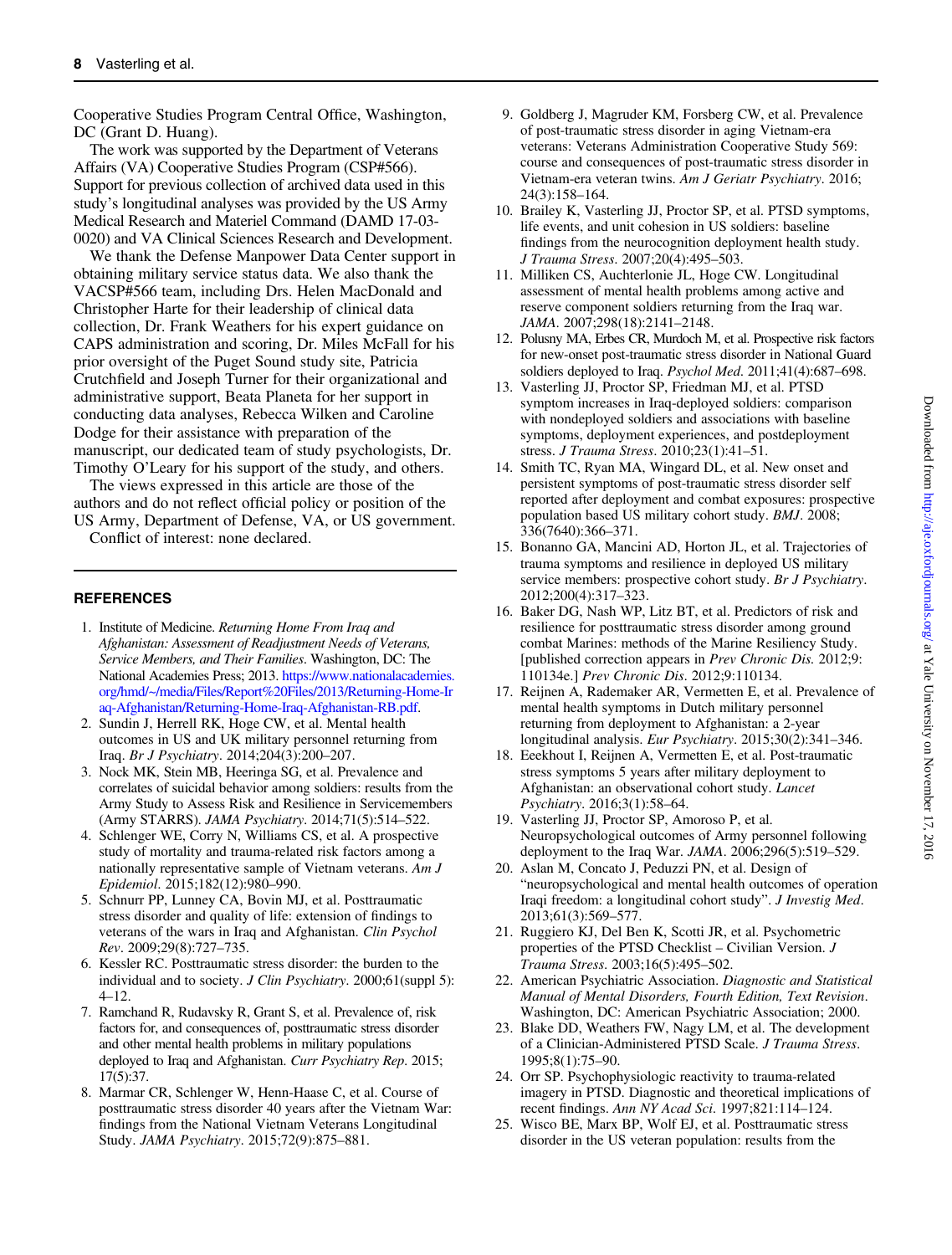<span id="page-8-0"></span>National Health and Resilience in Veterans Study. J Clin Psychiatry. 2014;75(12):1338–1346.

- 26. Kulka RA, Schlenger WE, Fairbanks JA, et al. Trauma and the Vietnam War Generation: Report of Findings From the National Vietnam Veterans Readjustment Study. New York, NY: Brunner Mazel; 1990.
- 27. Dohrenwend BP, Turner JB, Turse NA, et al. The psychological risks of Vietnam for US veterans: a revisit with new data and methods. Science. 2006;313(5789):979–982.
- 28. Hoge CW, Auchterlonie JL, Milliken CS. Mental health problems, use of mental health services, and attrition from military service after returning from deployment to Iraq or Afghanistan. JAMA. 2006;295(9):1023–1032.
- 29. Vasterling JJ, Proctor SP, Aslan M, et al. Military, demographic, and psychosocial predictors of military retention in enlisted Army soldiers 12 months after deployment to Iraq. Mil Med. 2015;180(5):524–532.
- 30. Kim PY, Thomas JL, Wilk JE, et al. Stigma, barriers to care, and use of mental health services among active duty and National Guard soldiers after combat. Psychiatr Serv. 2010; 61(6):582–588.
- 31. McNally RJ, Frueh BC. Why are Iraq and Afghanistan War veterans seeking PTSD disability compensation at

unprecedented rates? J Anxiety Disord. 2013;27(5): 520–526.

- 32. Welsh MM, Federinko SP, Burnett DG, et al. Deployment-related depression screening, 2001–2008: comparing clinical versus research surveys. Am J Prev Med. 2014;47(5):531–540.
- 33. Fear NT, Jones M, Murphy D, et al. What are the consequences of deployment to Iraq and Afghanistan on the mental health of the UK armed forces? A cohort study. Lancet. 2010;375(9728):1783–1797.
- 34. Seal KH, Metzler TJ, Gima, KS, et al. Trends and risk factors for mental health diagnoses among Iraq and Afghanistan veterans using Department of Veterans Affairs health care, 2002–2008. Am J Public Health. 2009;99(9):1651–1658.
- 35. Iversen AC, van Staden L, Hughes JH, et al. The prevalence of common mental disorders and PTSD in the UK military: using data from a clinical interview based study. BMC Psychiatry. 2009;9:68.
- 36. Heath NM, Hall BJ, Russ EU, et al. Reciprocal relationships between resource loss and psychological distress following exposure to political violence: an empirical investigation of COR theory's loss spirals. Anxiety Stress Coping. 2012;25(6): 679–695.

(Appendix follows)